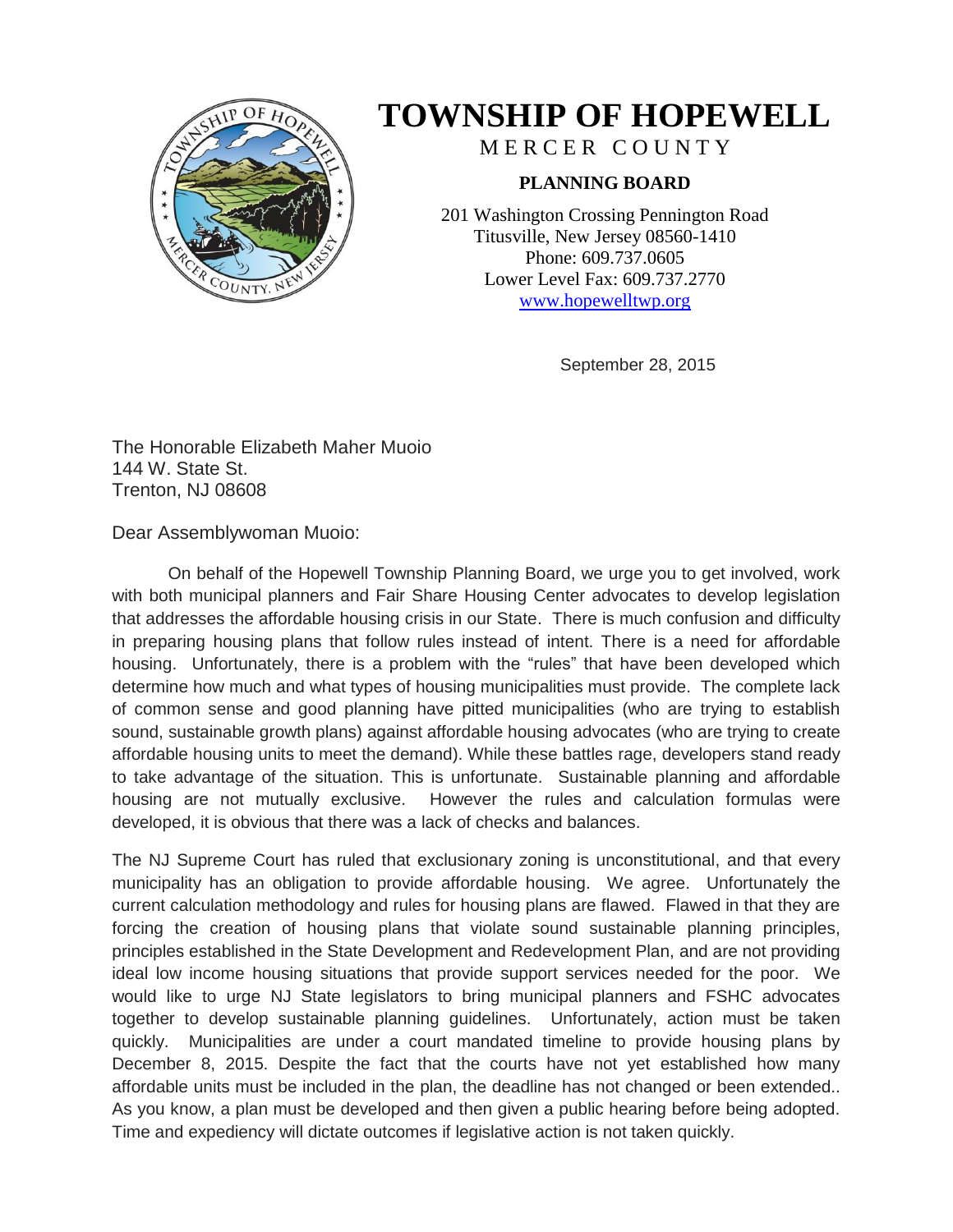The Honorable Elizabeth Maher Muoio September 28, 2015 Page Two

Below are examples of just a few of the problems with the current system:

- Prior inclusionary developments (development that occurred in order to provide affordable housing) are included in growth calculations and inflate the need for affordable housing. [Towns that complied and built affordable units show growth, and since they have grown they now owe more units. This is not sustainable.]
- Towns can no longer sponsor (pay for) any affordable housing in urban centers that can't afford to develop housing centers. While we agree that limits must be placed on how much of a municipal obligation can be transferred to urban centers, the need for safe, clean, affordable housing in urban centers has not gone away, but rather is greater than ever! However, the ability of suburban municipalities to help meet this need by sending funds to these urban centers has been eliminated.
- Pricing for the various types of affordable housing is established. Housing units that sell for that same price on the open market are not included in the quantity of affordable housing units within a municipality. This makes no sense to me. We are to be providing opportunities. What better way than to provide an opportunity for someone to own a home, improve it, make money, and move up. Affordable units that are purchased at the same (or more) have a cap (no minimum) on what they can sell for. Why provide qualified affordable units if market rate units are available?
- The current vacant land analysis should be removed from the calculations for two reasons. First, because it is flawed. It did not exclude open land on developed parcels where further development is prohibited, or even the open land in the median of the Garden State Parkway! Second, because it goes against all sustainable planning principals. Targeting vacant, undeveloped land is not environmentally responsible.
- Environmentally constrained areas (steep slopes, wetlands, stream protection corridors, etc) were not excluded from the open space inventory used to calculate municipal obligations.
- The regional calculation areas are too large. Housing in one part of a region could be very far from the location of job growth within a region. Again, the FSHC's mission is to provide housing near job opportunities.
- Municipal obligation calculations include individuals aged 65 and over who have assets and may own a home as low income households in need of housing.
- Population projections did not use the Metropolitan Planning Organization's projections. Housing projection needs be aligned with transportation infrastructure investments.
- The calculations used a headship rate that remains flat over the study period. However, headship rates have been declining in New Jersey ever since 1990.
- Calculations used commercial square footage to determine job growth, but there are several types of businesses that create fewer jobs per square foot than typical office buildings. (For example: warehousing, laboratories, distribution facilities) New square footage doesn't account for job loss, and vacant buildings.
- Current rules do not allow for businesses that want to provide affordable housing for their employees, or families that want to create accessory apartments for family members, even if the people using these units qualify as low income individuals.